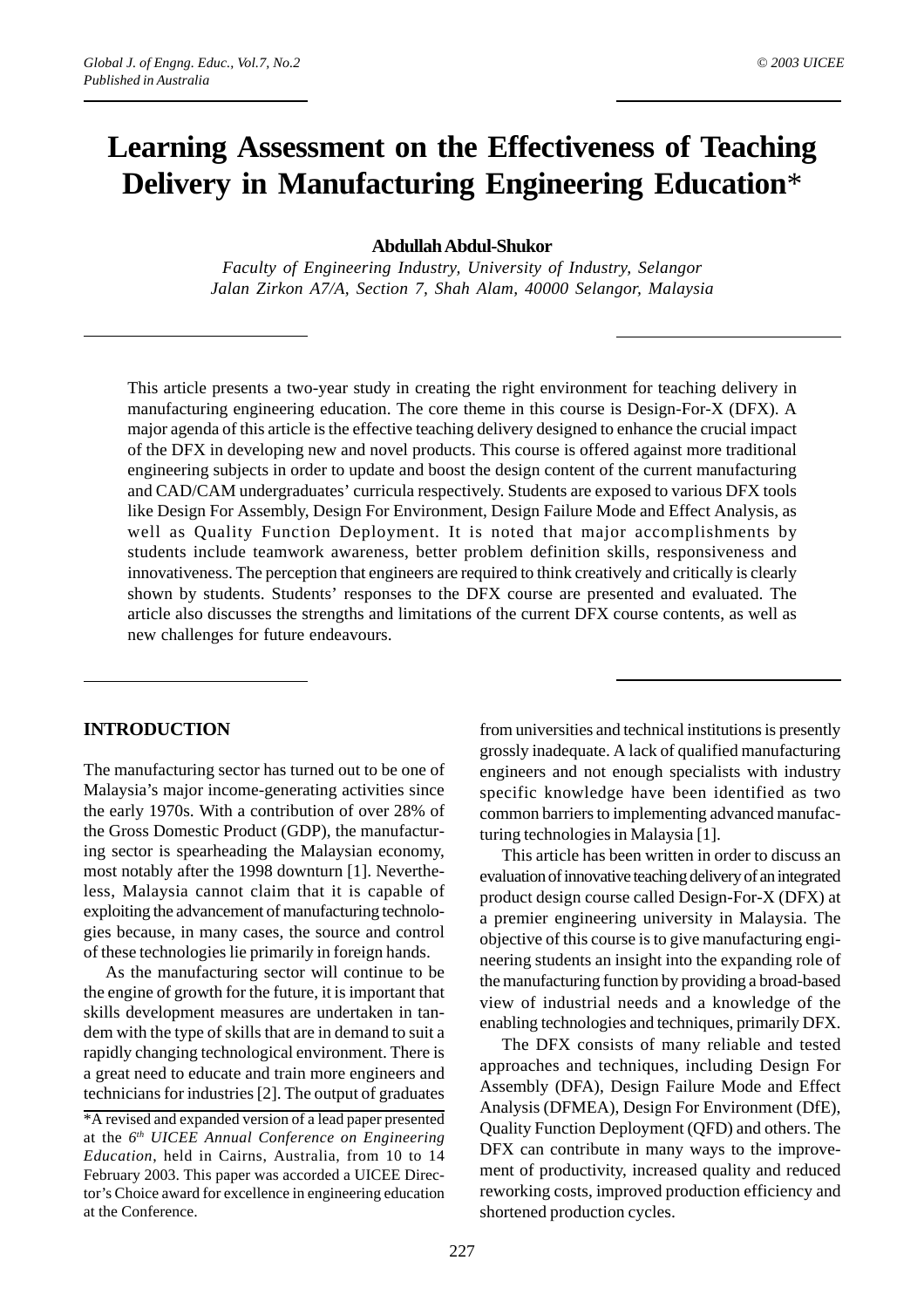In this article, the DFX is defined as:

*… methodologies, techniques and working practices that cause a product to be designed and manufactured for the optimum manufacturing cost, the optimum quality, and the optimum achievement of lifecycle support*.

A two-year study on the implementation of the innovative teaching delivery for the DFX course is presented here.

# **JUSTIFICATION FOR THE DFX COURSE**

The concepts of Design For Assembly (DFA), the Design Failure Mode and Effect Analysis (DFMEA) technique, Design For Environment (DfE) approaches and Quality Function Deployment (QFD) are specifically included within the definition of DFX. At the same time, educating young manufacturing engineering undergraduates at the university level of the DFX is a key strategy that this article endeavours to draw out by addressing two broad aims, namely:

- The DFX's relevance to the formation of young professional engineers specialising in total product development.
- The DFX's importance within the context of total design and advanced manufacturing technologies in presenting a holistic view of product development.

The holistic view of product development is consistent with Pugh's concept of *total design*, which envelops a much wider spectrum than conventional or traditional engineering [3]. The development of new or improved products will involve design and manufacturing, but real business success is achieved if this activity is driven and controlled by the systematic assessment of market needs. The design core is that which connects the selling back to market needs.

In a product context, appropriate technology dependent methods are necessary and these methods cover the area of traditional engineering that address the suitable use of materials for a product's design and to serve functional needs. Traditional engineering is being complemented with further methods (often team-based) in order to assist with the efficiency and effectiveness of the design core, such as QFD, DFA, DFMEA, DfE, etc. These methods are directed towards the actual process of assessing and serving needs through product design; this includes market needs and manufacturing needs.

In the modern manufacturing organisation, it is axiomatic that serving manufacturing needs will also serve market needs due to the required responsiveness to customers. One danger of the traditional engineering approach, which is centred on product design for function only, is that the business organisation encourages designers to indulge themselves in engineering design and less in communication and assessing the overall needs to be served.

# **DELIVERY MECHANISMS FOR DFX TEACHING**

The DFX course covers a structured methodology in design and manufacture. The planned development and delivery process is shown in Figure 1. This course



Figure 1: Development and delivery flowchart of the DFX course.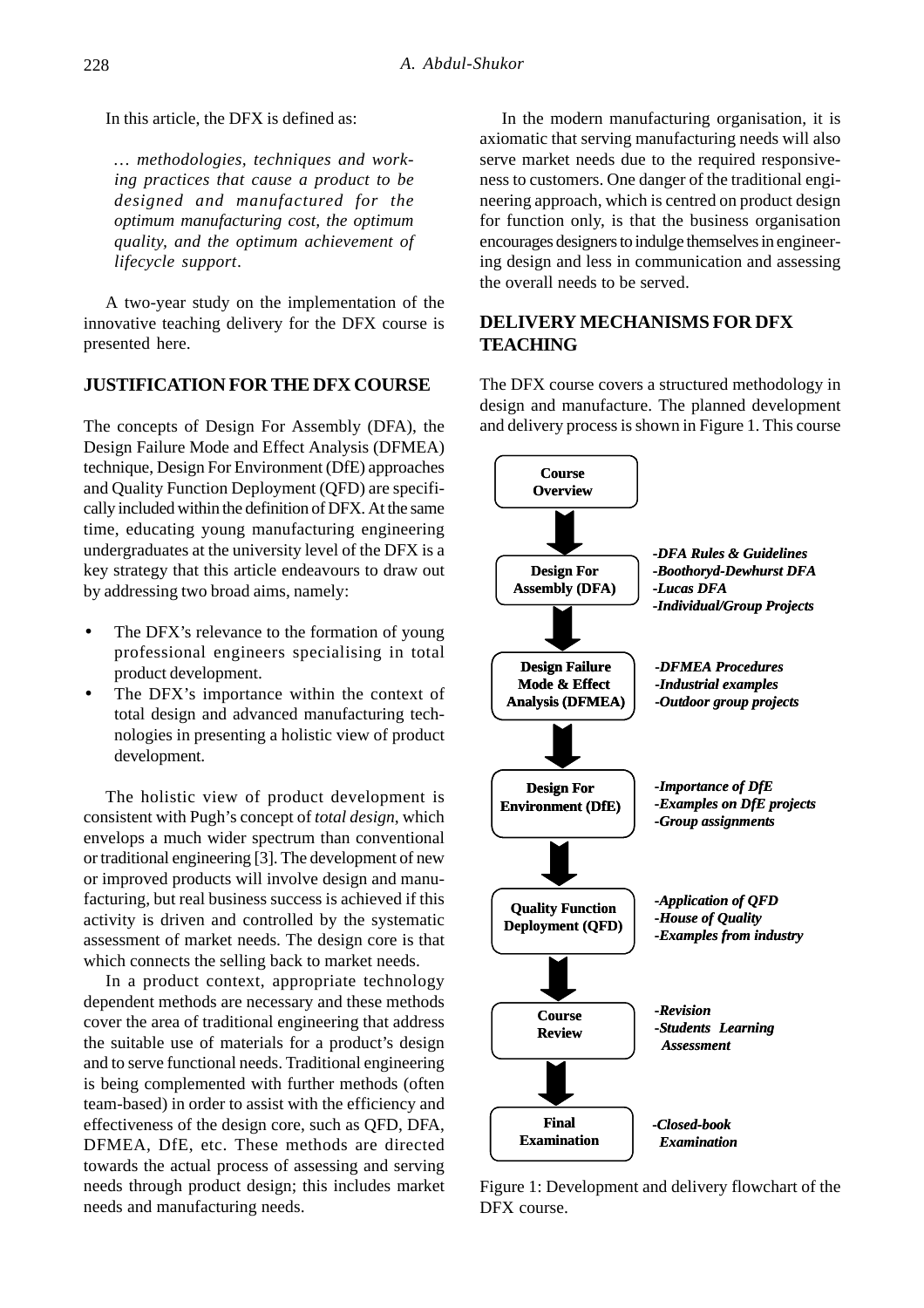is offered to the final year undergraduate students pursuing the bachelor degrees in manufacturing engineering and Computer-Aided Design/Computer-Aided Manufacture (CAD/CAM), respectively, as a core subject. The detailed descriptions of each topic can be found elsewhere [4-6].

Within the DFA course, students are given valuable opportunities to learn to simplify product designs and reduce the amount of motion required to assemble a product. The method focuses on designing a product for ease of assembly. Therefore, in order to accomplish ease of assembly, first and foremost, an assembly has to be rationalised. A rationalisation of assembly accomplishes an improvement in the effectiveness of an assembly, the quality of the product and the environment surrounding the assembly system.

During these sessions, students are told to adhere to the four main goals that must be achieved in designing for ease of assembly, namely:

- Goal 1: Improvement of the effectiveness of an assembly operation.
- Goal 2: Improvement of product quality.
- Goal 3: Improvement of the assembly system usability.
- Goal 4: Improvement of the working environment within the assembly system (for the operators).

Two commercially available DFA packages are used in the teaching delivery, namely: Boothroyd Dewhurst DFA [5] and Lucas Design For Assembly Technique [6]. Students will be given one individual assignment and one group project for evaluation purposes.

For the individual assignment, students have to investigate the usefulness of DFA commercial packages, its strengths and weaknesses, the popularity of these packages in related industries and a description of several real-life applications of DFA.

In the group project, students are requested to conduct a DFA analysis on currently available products, such as a three-pin electric plug, a personal computer mouse, a telephone set, PC printer, etc. Students have to conduct the study for a given duration in the classroom and submit a written report on the project. Students are evaluated on team effort, time to complete the given assignments, the ability to defend the outcomes of their DFA analyses and the clarity of their reports.

## **Delivery Process on Design Failure Mode and Effect Analysis**

The topic on Design Failure Mode and Effect Analysis

(DFMEA) is taught to students immediately after completing the DFA exercises. DFMEA is a structured and analytical approach that is used to identify potential areas of design and process-related risks. The ultimate objective in this session is to teach students in a proven technique in order to eliminate or reduce the probability of failures associated with the risk in designing new products, or at least to minimise the probability of failures occurring.

As presented in many publications worldwide, DFMEA is used as a tool to assist design teams in addressing problem areas early in the product development cycle, where changes are far less expensive. A group project is prepared for students, who are requested to conduct a DFMEA on samples ranging from an automotive engine, a car's air-conditioning system, braking system, electrical system, suspension system, etc.

#### **Delivery Process on Design for Environment**

The topic of Design for Environment (DfE) is relatively new for students in Malaysia. In the DFX course, students are exposed to the importance of considering the impact of product designs on the total environment. DfE considers the potential environmental impacts of a product and the processes used to make that product, including components and raw materials. DfE can be considered one facet of lifecycle management. The life stages of a product start with the extraction of resources for raw material inputs, move to manufacturing, distribution, use, and end with the disposal of the product and packaging at the end.

DfE principles evaluate facilities and local – as well as global – impacts. They also include habitat disturbance, emissions and effluents, chemical releases, inefficient use of water and energy, solid waste, and much more. The application of DfE also considers recovery of the product at the end of its useful life through Design for Disassembly, Design for Remanufacturing, and Design for Recycling.

#### **Delivery of Quality Function Deployment**

The fourth DFX component to be taught is Quality Function Deployment (QFD). Quality must be designed into the product, not inspected into it. Quality can be defined as meeting customer needs and providing superior value. The focus on satisfying a customer's needs places an emphasis on techniques, such as QFD, in order to help understand those needs and plan a product to provide superior value. QFD is a structured approach to defining customer needs or requirements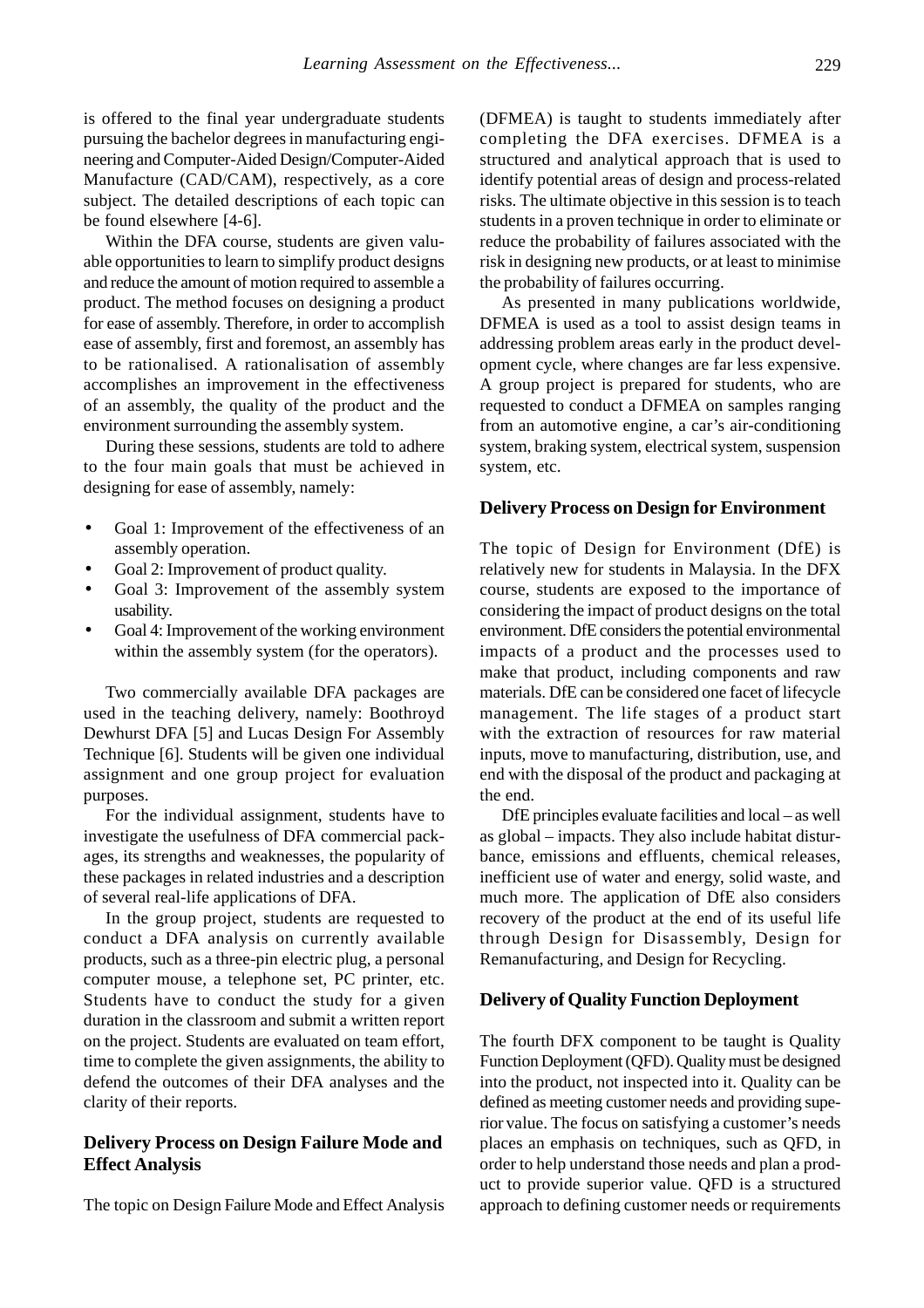and translating them into specific plans so as to produce products to meet those needs.

The *voice of the customer* is the term to describe these stated and unstated customer needs or requirements. The voice of the customer is captured in a variety of ways: direct discussion or interviews, surveys, focus groups, customer specifications, observations, warranty data, field reports, etc.

This understanding of customer needs is then summarised in a product planning matrix or *house of quality*. These matrices are used to translate higher level *whats* or needs into lower level *hows* - product requirements or technical characteristics to satisfy these needs. While the QFD matrices are a good communication tool in each step of the process, the matrices are the means and not the end. The real value is in the process of communicating and decision-making with QFD. QFD is oriented towards involving a team of people who represent various functional departments that are involved in product development, including: marketing, design engineering, quality assurance, manufacturing/manufacturing engineering, test engineering, finance, product support, etc.

The active involvement of these departments can lead to a balanced consideration of the requirements, or *whats*, at each stage of this translation process and provide a mechanism to communicate hidden knowledge, which is known by one individual or department but may not otherwise be communicated through the organisation. The structure of this methodology helps development personnel understand essential requirements, internal capabilities and constraints, and thus design the product so that everything is in place in order to achieve the desired outcome - a satisfied customer.

QFD helps development personnel maintain a correct focus on true requirements and minimises misinterpreting customer needs. As a result, QFD is an effective communications and a quality planning tool. QFD requires that basic customer needs are identified. Frequently, customers will try to express their needs in terms of *how* the need can be satisfied and not in terms of *what* the need is. This limits the consideration of development alternatives. Development and marketing personnel should ask *why* until they truly understand what the root need is. Students are given one group assignment on developing the *house of quality*, which is the first matrix of QFD.

# **CHALLENGES IN ACHIEVING INNOVATIVE TEACHING DELIVERY**

It is important to note that, on a wider scale, the survival of manufacturing industries depends largely on faster delivery of a better product and high quality and low cost to customers. In the case of Malaysia, industries and organisations are looking for well-trained graduates to meet the above challenges. With respect to product design and manufacture, the abilities to visualise and predict the outcomes of a decision made in developing new products at the early design stage are vital for engineers in order for any product development process to function effectively.

Engineering education has come under heavy criticism because of a lack of attention in introducing new skills requirements and the need to better prepare engineering graduates for job demands. A study was conducted on how engineers spent their time and what knowledge was required in their job assignments [7]. It was found a considerable amount of knowledge that the engineers felt was required to perform their job but was not part of their undergraduate education. Troxler proposed that part of the solution to the above challenge involves the discovery and identification of integrated activities sets and teaching methods, which simultaneously supply students with the basic tools, critical thinking abilities and synthesising experiences with all aspects of modern manufacturing processes, in a way that allows them to be more productive and creative in industry over a shorter period of time [8]. Engineering students need to learn manufacturing engineering by integrating design, manufacturing processes, customers' needs and wishes, cost sensitivity and failure predictions analysis.

Hence, in the DFX course, the challenges to be addressed are identified as follows:

- Engineering students should be able to effectively function in multidisciplinary teams;
- Engineering students should be able to communicate effectively and confidently;
- There should be strong action and response in identifying, formulating and solving design and manufacturing problems;
- Engineering students should have the ability to utilise various techniques (DFA, DFMEA, DfE and QFD) to develop new products and effective processes;
- Knowledge of contemporary issues, which are related to new techniques and tools in the product development process, should be increased.

#### **COLLATING LEARNING ASSESSMENT**

Students viewed this DFX course as a totally new subject and interestingly different from the *usual* engineering topics, like strength of materials, thermodynamics, fluids mechanics and engineering mathematics.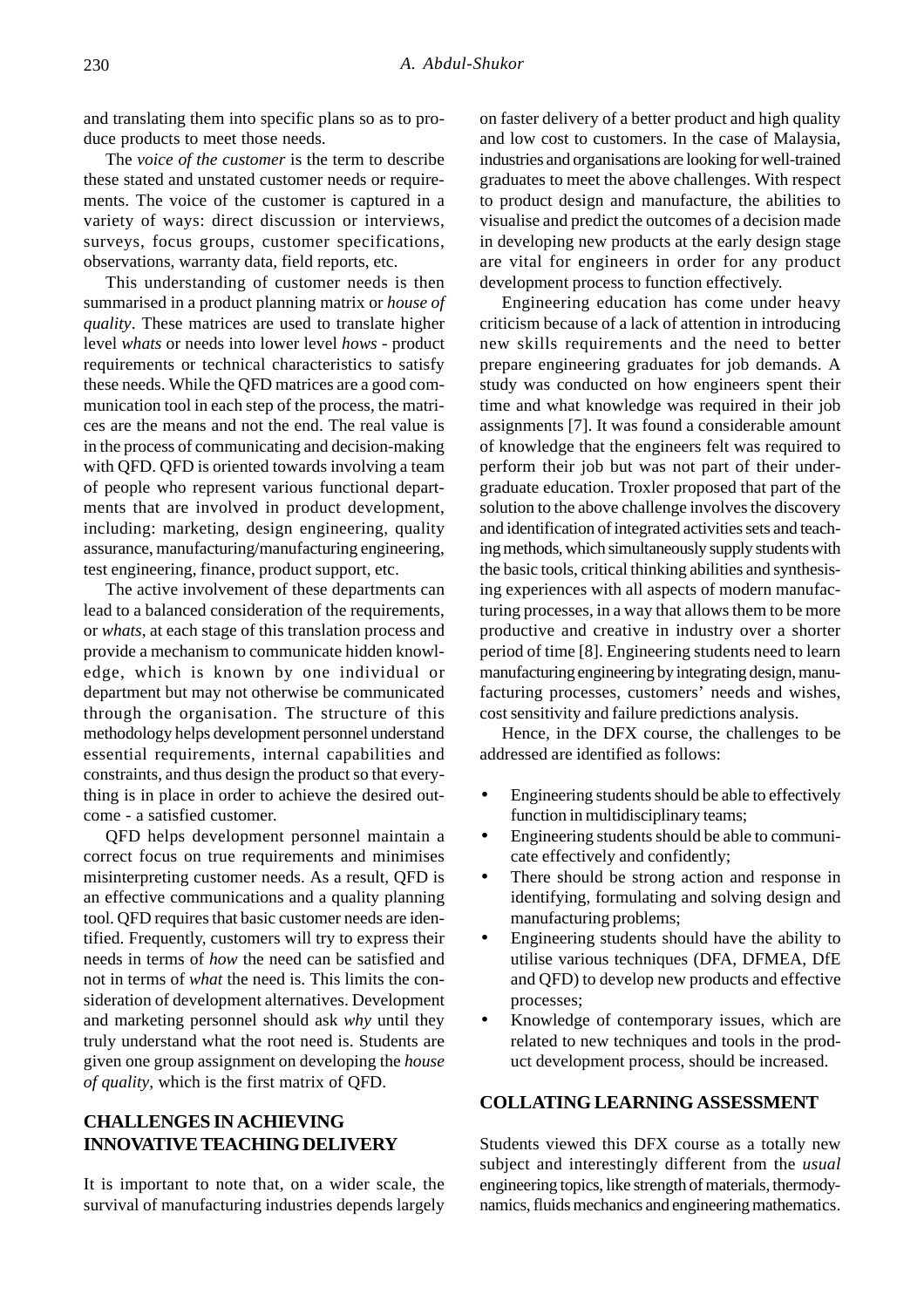Assessment begins by evaluating the general level of interest in this subject, followed by a study on the usefulness of the DFX course, then interest and participation levels of students in individual topics is covered. In addition, students were also asked to write a critical evaluation of their learning upon completion of the course.

The assessments were conducted on two groups of students at the university, namely: the 2000/2001 final year undergraduate students and the 2001/2002 final year undergraduate students.

# **Students' Interest Level in the DFX Course: Before and After**

In this survey, students were asked to indicate their respective level of interest on the DFX course prior to the first lecture at the beginning of the semester and at the final lecture before the examination week. It was found that for 2001/2002 group, the score for *before* was 37% and for *after* was 69%.

It is understood that the nearly half of the class were already well aware of the existence of methods such as DFA and QFD, primarily due to the fact that such topics are also covered, although not in detail, in other courses. As expected, nearly two-thirds of the students placed an *X* at the 80% point or higher on the level of interest *after* taking up the DFX course. Only one student indicated that the course did not meet his/ her expectations, as the scores for *before* and *after* were similar, as well as being very low indeed.

#### **Usefulness of the DFX Course**

The main aim of this particular assessment is to gather insight into students' perception on the usefulness of the DFX course for their respective professional career after graduating from the university. Responses from both groups of students were collected; these values are shown in Figure 2.

The black coloured bar represents the year 2001/ 2002 group and the grey coloured bar represents the year 2000/2001 group. It can be seen that majority of students, ranging from 50% to nearly 75%, indicated that the DFX course contents were very useful for their respective professional career after graduation.

About 20-40% of students stated that the DFX course contents had some level of usefulness, while about 5-7% indicated that the DFX course contents had little use. No student stated that the course contents were not useful at all.

This assessment provides an indication that students did value the contents of the DFX course.



Figure 2: Usefulness of the DFX course.

The high values on the v*ery useful* category show that the DFX course does provide value-added knowledge for these undergraduates when they apply for jobs, especially in manufacturing-related industries.

# **Students' Level of Interest in Individual Topics**

Four topics have been substantially covered in the DFX course, namely: DFA, DFMEA, DfE and QFD. There are two major sub-topics taught to the students with regard to DFA; these are the Boothroyd Dewhurst DFA method and the Lucas Design For Assembly method.

The objective of this assessment is to determine students' ability to appreciate and apply these tools and techniques in a problem-solving environment as it relates to a product development process. Hence, their appreciations of these tools and techniques are directly proportional to their own interests in learning about these methods. The higher the level of interest indicates that students were really well versed in applying these DFX tools and techniques appropriately.

Results from students' assessment on the individual topics covered in the DFX course are shown in Figure 3. The black coloured bar represents the year 2001/2002 group, while the grey coloured bar represents the year 2000/2001 group. It can be seen from this bar chart that all of the DFX tools and techniques covered in the course received generously high levels of interest among students (rank  $100 =$  very interested; rank  $0 =$  not interested at all).

The two-year study indicates that the DFA method developed by Boothroyd Dewhurst is ranked as the top DFX topic. This DFA technique utilises quantitative data like handling time, insertion time and assembly costs, whereby students can actually study the impact of their decision-making immediately. There-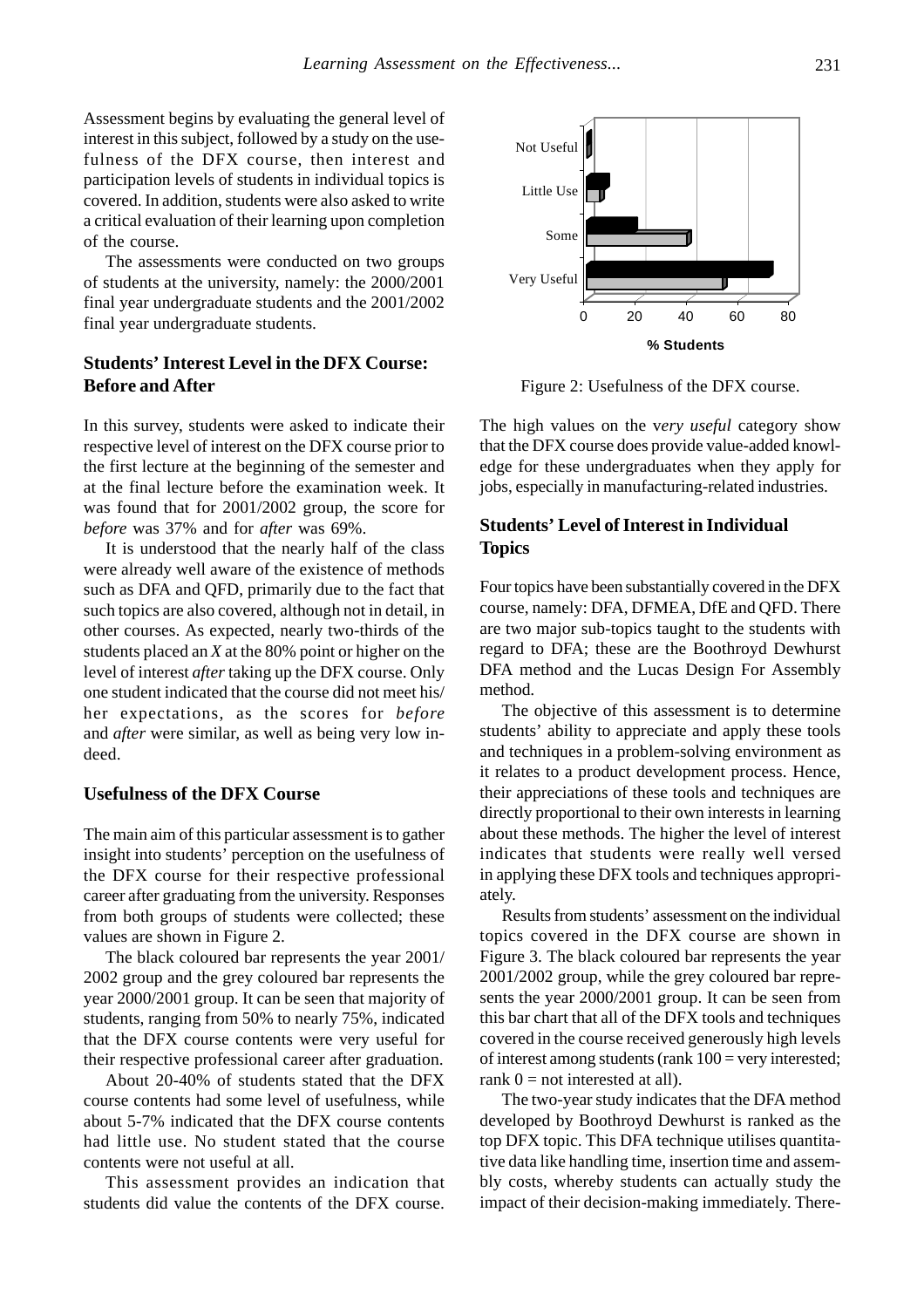

Figure 3: Students' interest levels in individual topics of the DFX course.

fore, this would enable students to visualise the outcomes of analysis in terms of dollars and cents. This is one of the major advantages of Boothroyd Dewhurst's DFA method.

It is interesting to note that students regarded these tools as very flexible and easy to implement. This is due to the fact that the techniques involved very little complex mathematical equations of the type that students were used to in other *heavy* engineering subjects. The ability to get results quickly, while also working in a team environment, provided a significant value-added factor into the delivery process of teaching the DFX course.

#### **Students' Written Evaluation**

In addition to the quantitative assessment above, students were asked to write a critical evaluation upon course completion of their learning throughout the duration of the DFX course. Comments from their individual learning statements yielded insight into students' knowledge development during the course. For instance, students learned many innovative lessons about the product development process, as indicated by the following comments:

- *This course offers some new innovations and designs into a product development process. It is helpful to create a better and higher quality product.*
- *The course has a very wide view* [on the product development process]*, can learn many aspect which are related especially the business point of view, how to generate new ideas for a successful business.*
- *The content of the course, especially* [where] *I can learn on how to improve a product design through DFA. I learn more about product design.*

Many students commented on the *real world* experiences as offered by the DFX course. Three students made the following statements in the critical evaluation form:

- *The real life* [examples] *and the overall subjects that the lecturer has linked together are very good.*
- *I gain an experience on developing new products and learn about real life manufacturing problem solving and analysis.*
- *Hands-on experience about a real product. That's what I like about this course.*

Students also learned how teamwork and communication could strengthen a design team. Comments on this area included:

- *I liked the group discussion about* [redesigning] *the three-pin plug where we can work as a team.*
- *Re-design the mobile phone using the DFA method with my team is what I really appreciated.*
- *It* [the DFX course] *gives me an early experience on how to manage teamwork.*

Many students alluded to the importance of the DFX course for their career development, as they learned how to deal with a product development process scenario. This was revealed by the following comments:

- *Topics* [covered in the DFX course] *are very important and related for future* [career]*.*
- *Very interesting and useful for my career development.*
- *The course has introduced practical skills that can be applied in industry.*

With regard to constructive criticism, students did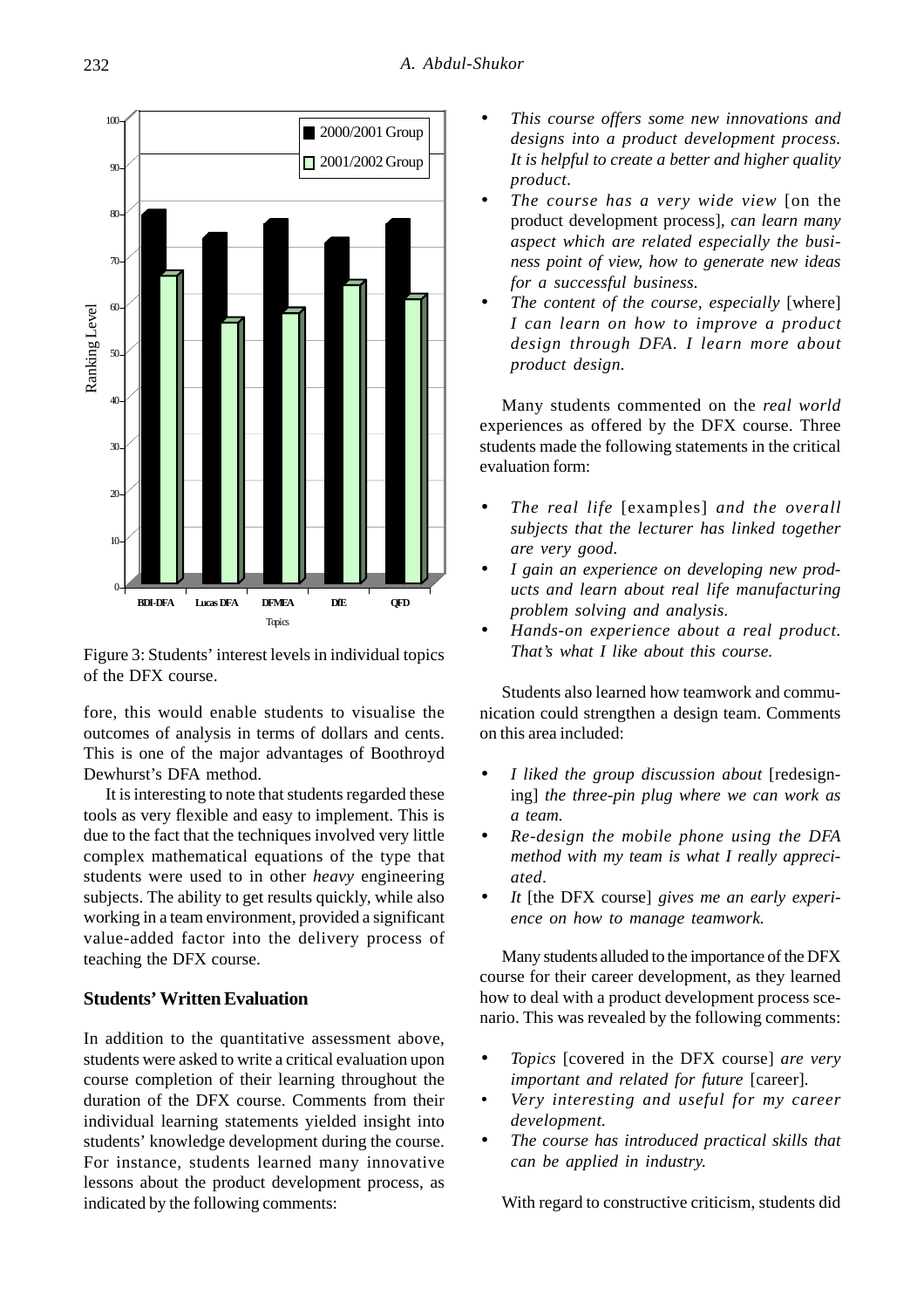voice some interesting suggestions to improve future DFX courses. By providing these comments, students demonstrated awareness of the importance of valueadded contents for the course in the future. Student suggestions included:

- *Have more case studies on the practical usage of DFA, DFMEA, etc.*
- *Bring in more real life applications* [of DFX techniques] *in various industries.*
- *Include more outdoor case studies, or real life case studies where we can have a visit to a manufacturing company and evaluate the product development stages.*

In fact, nearly 85% of the statements reviewed indicated students' desire to have more practical examples regarding actual implementation of DFA, DFMEA, DfE and QFD in industries. This shows that students did value the importance of learning how these tools and techniques are actually used in the manufacturing industry within the country.

There are also comments from students on the learning approach used by the lecturer in teaching the DFX course. This is to be expected because students did have the liberty to compare the teaching approach used in the course with other courses at the university that they attended. Comments included the following:

- *His* [the lecturer's] *ideas and teachings are clear and go directly to the students.*
- *The lecturer has raised my interest in this subject since the first lecture and my interest has since been very high for this subject.*
- *The lecturer has managed to address 85% of my early expectations about this course. However, some detailed explanations about QFD are not enough for this course.*
- *Most of the examples are from automotive industries, but* [in] *the real world would be better to use examples from other industries.*

These statements do highlight an important point regarding the availability of real life examples from manufacturing companies in Malaysia. Manufacturing companies or organisations are often reluctant to allow access to detailed information, for example, manufacturing times and costs, or often do not know them. It is viewed that, in the future, better interaction between related companies and the university could add a bigger impact with regard to gaining more relevant examples for the benefit of students.

Undoubtedly, all students completed the course with

a better understanding of the importance of DFX tools and techniques and an appreciation of the knowledge gained throughout the course. The value-added responses provide clear evident of this.

### **DISCUSSION**

Students' learning assessments generated a very interesting analysis. Overall, students' interest levels in the DFX course rose because the course introduced them to various tools and techniques that are crucial in developing new products. These tools and techniques are never taught in detail in other courses.

Among the topics covered in the course, the Boothroyd Dewhurst DFA method was ranked as the most interesting topic by over 65% of students from both groups. Students were given the opportunity to re-design commonly used products, such as the 13-amp three-pin plugs, using the Boothroyd Dewhurst DFA method in a team environment. The three-pin plugs' assignment, whereby an evaluation of the product design with respect to ease of assembly and, to some extent, ergonomics, provided for a highly accessible, error-free learning environment in which all students enrolled in the DFX course had the opportunity to participate in. For these future young engineers, the ability to think creatively along DFA guidelines gave valuable exposure to the world of systematic new Product Development Processes (PDP) [9].

The majority of students' project reports indicated that ease of assembly, which is the main aim for DFA, would be easily achieved by removing mechanical fasteners alone, since the elimination of mechanical fasteners like screws, bolts and solders would reduce the total assembly time and total assembly costs. This kind of early exposure on a product development process for them is definitely vital, especially given that students are to be employed by manufacturing industries after completing their studies.

#### **Outdoor Assignment and Group Work**

Students did enjoy the outdoor assignment on DFMEA. They were asked to perform a DFMEA on one of the many systems currently available in a car. Doing an assignment away from the usual classroom environment created an atmosphere of better communication between them. Students had the freedom to discuss the subject matter rather effectively and confidently when they had a better view of the problem, in this case, identifying possible failures and modes of failure of an automobile's system (braking, electrical, air-conditioning, exhaust, etc).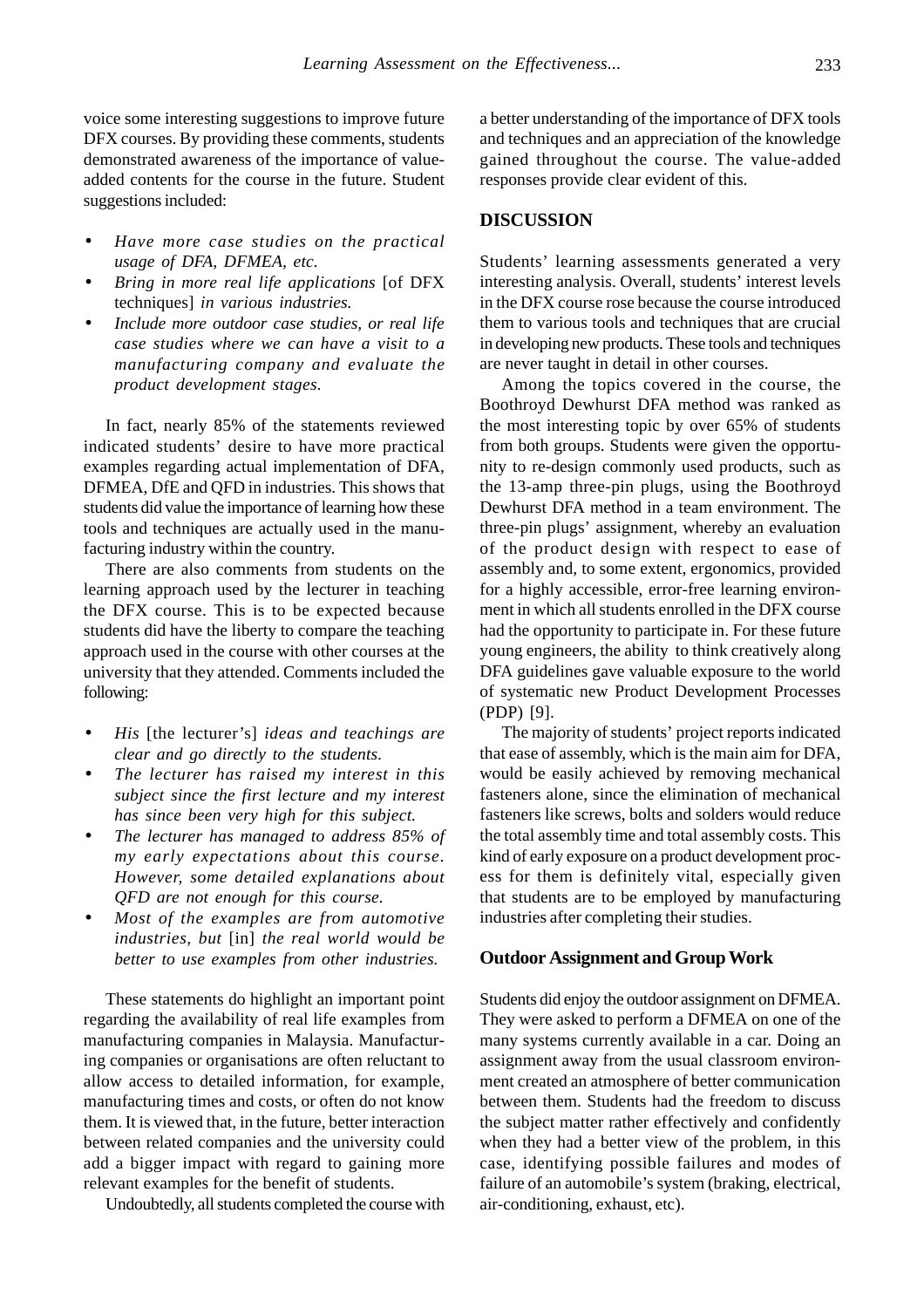Students easily identified the anticipated failures through the DFMEA evaluation by each team member. They were also able to rank these failures according to the three major ranking criteria of DFMEA, namely:

- Occurrence ranking;
- Severity ranking;
- Detection ranking.

In addition, students would discuss possible corrective actions that needed to be taken in order to overcome or reduce likely failures of a system. Students enjoyed doing the group assignments, which involved applying DFX tools and techniques. These tools and techniques are primarily designed for teamwork and are quite difficult to be used by a single engineer working on a project alone.

# **Inadequate Practical Examples and Case Studies**

Students have argued that the DFX course lacks practical or real life examples; this view is quite valid. However, to obtain as many real life examples on the DFX implementation in Malaysia as possible is seen to be a gigantic task. As indicated at the beginning of this article, many industries in Malaysia have yet to fully utilise these tools and techniques, since most of them are involved only on so-called downstream activities like final assembly, piece parts manufacturing and product packaging. The design activity is performed by parent companies that are located elsewhere, for instance in the USA, Europe and Japan.

On the positive side, most of the information and references related to DFX course contents gathered by students were found via the World Wide Web (WWW). However, these sources, according to students, are inadequate. It was found that nearly 80% of the responses studied mentioned the need to make available study materials, including industrial practical examples, case studies materials, industrial projects' reports, related journals and conference proceedings, to students. This need would stretch the financial commitments on behalf of the faculty towards a new height. Further work is being done to assess the financial requirements in order to meet this need. One suggestion is to request assistance from related industries to play a role in providing the necessary resources.

#### **New Challenges Discovered**

Overall, the DFX course managed to address the

challenges specified early in this article. The five challenges have been confronted quite successfully. These successes are identified as:

- Students functioned as a team in solving product development related problems and tasks.
- Students were able to communicate effectively as team members.
- Strong action and responses in identifying, formulating, and solving design and manufacturing problems using DFX tools and techniques as systematic guidelines.
- Students were confident in applying DFX tools and techniques, most noticeably the Boothroyd Dewhurst's DFA method and DFMEA.
- Students' knowledge increased by learning these tools and techniques.

Nevertheless, the study has shown that new challenges have been discovered and they subsequently require urgent attention, and action must be taken to overcome them.

These new challenges are as follows:

- The availability of more real life examples and case studies for students.
- The allocation of more time to certain topics, including DfE, QFD and DFMEA.
- Visits to companies that use these DFX tools and techniques should be arranged for the benefit of students.
- More outdoor group assignments to be planned for students.
- Design of a better formal assessment scheme in order to evaluate student performance in the areas of teambuilding and related skills.
- Manufacturing companies should be encouraged to actively participate in terms of information sharing.

The course administrator and relevant faculty members at the university are studying these new challenges. Ongoing developments are currently taking place for an improved curriculum of this DFX course. Student enrolments for this course have steadily increased.

## **CONCLUSION**

In this article, the learning outcomes in developing and managing the innovative teaching delivery of the DFX course and newly found challenges are presented. The teaching delivery process of various DFX tools and techniques, as well as students' learning assessment ,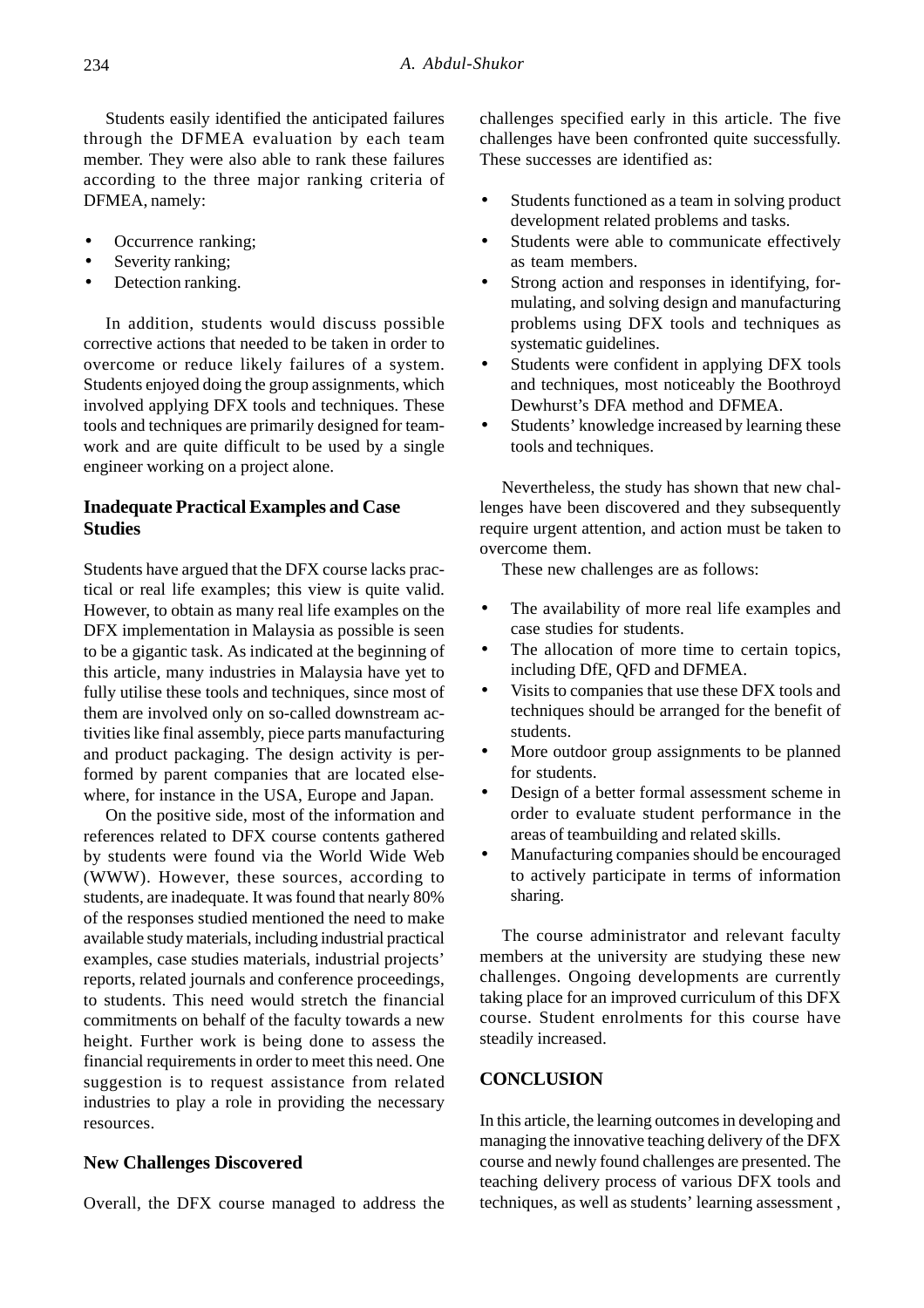have been discussed.

Allowing students to explore and learn about practical methods in the product development process, including manufacturing cost savings and reducing human injuries through simple designs, remove much of the frustration engendered by attempting to learn without doing [9]. The outdoor group assignments demonstrated the ability of students to work in teams to solve design and manufacture problems.

A lack of real life examples in DFX related work exposed one limitation in delivering this course. Efforts have been carried out to address this.

The article concludes by highlighting the following main points:

- The development of teamwork, creation of better product designs, improvement in visualisation skills, and enhancements in problem-solving skills in the DFX course permitted students to see results more tangibly in their work and provided an accompanying feeling of satisfaction.
- The DFX course was seen to provide a range of activities that requires the application of knowledge in a context that relates to the market being served, the technology of product design and applications of advanced manufacturing technologies.
- Future work on developing competent product design engineers could be based on creating a more innovative teaching environment for undergraduate students to learn and apply DFX knowledge on a wider scale. This opportunity could be applicable to the Malaysian scenario in order to sustain rapid growth in the manufacturing sector in tandem with the country's pursuit of a fully industrialised country by 2020.
- DFX education should be introduced and enlarged in all faculties of engineering at higher learning institutions. Students entering the world of professional engineering should be educated and trained in a way that makes them respond to modern-day challenges of industry.

Finally, creating and managing an innovative teaching delivery is not a simple task. It is anticipated that the course will grow in size. Being a newly established course, it requires a significant investment of faculty time and effort. The course administrator and the faculty management must develop methods, including the delivery process, to allow a larger population of students to enrol in this course, while keeping faculty commitments at a reasonable level.

#### **REFERENCES**

- 1. Grohs, B. and Nicolaisen, P., Techno-economic study of the automation in Malaysian manufacturing industries. Intermediate Report for SIRIM, Malaysia, February (1993).
- 2. Low, P.S.K., Meeting the needs of the industry the challenge to training and education institutions. *Proc. Inter. Conf. on Technical Educ. and Vocational Training*, Kuala Lumpur, Malaysia (2002).
- 3. Pugh, S., *Total Design: Integrated Methods for Successful Product Engineering.* Reading: Addison-Wesley Publications (1986).
- 4. Abdul-Shukor, A., Minimising ergonomic risks using design for assembly evaluations. *Proc. 2nd National Ergonomics Conf.*, Penang, Malaysia (2001).
- 5. Boothroyd, G., Development of DFMA and its impact on US industry. Boothroyd Dewhurst Inc. (1999), www.dfma.com
- 6. Leaney, P. and Abdul-Shukor, A., A case study in the DFA evaluation methods of Hitachi, Lucas and Boothroyd Dewhurst. *Proc. Inter. Conf. for DFMA, Boothroyd Dewhurst Inc*. (1993), www.dfma.com
- 7. Maul, G.P., Reforming Engineering Education, Industrial Engineering, Institute of Industrial Engineers, October, 53-55 (1994).
- 8. Troxler, J.W., Concurrent engineering for manufacturing engineering. *Proc. ASEE/IEEE Frontiers in Educ. Conf.*, Pittsburgh, USA (1997).
- 9. Abdul-Shukor, A., Developing an ideal product design from the perspective of ergonomic and assembly. *Proc. 3rd National Ergonomics Conf*., Johore, Malaysia (2002).

# **BIOGRAPHY**



Abdul-Shukor Abdullah, born in 1964, is an associate professor at the Faculty of Engineering Industry, University of Industry, Selangor, Shah Alam, Malaysia. He received his BEng (Mechanical Engineering) from RMIT in Melbourne and MSc in Computer Integrated Manu-

facture from Loughborough University of Technology in England. He has written and published numerous articles and refereed papers on product design